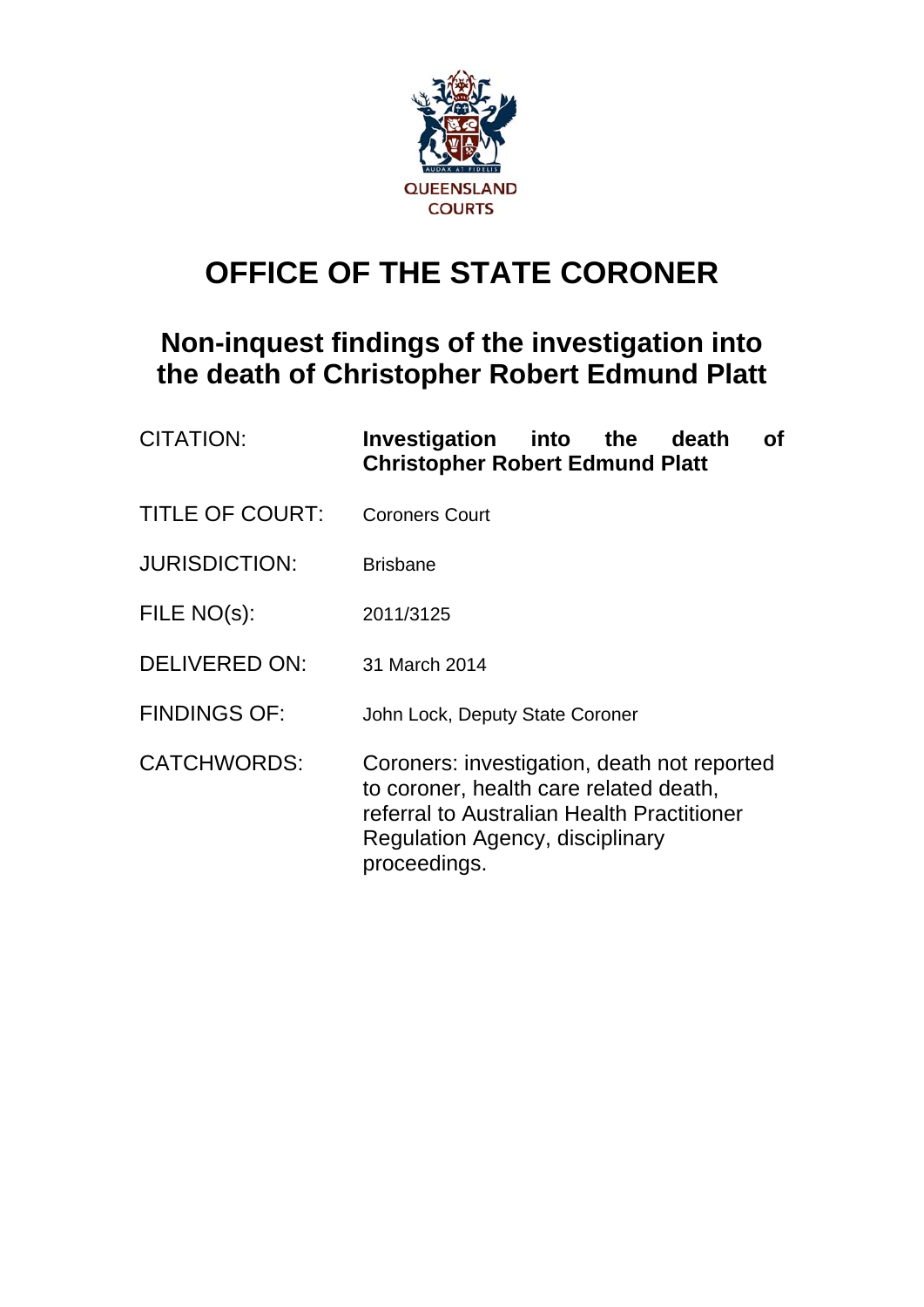## <span id="page-1-0"></span>**Table of Contents**

| Summary of Medical Treatment as Contained in Root Cause Analysis         |  |
|--------------------------------------------------------------------------|--|
|                                                                          |  |
|                                                                          |  |
|                                                                          |  |
|                                                                          |  |
|                                                                          |  |
| Australian Health Practitioner Regulation Agency (AHPRA) Investigation13 |  |
|                                                                          |  |
| Investigation Reports of APHRA and Decision of Victorian Board15         |  |
|                                                                          |  |
|                                                                          |  |
|                                                                          |  |
|                                                                          |  |
|                                                                          |  |
|                                                                          |  |
|                                                                          |  |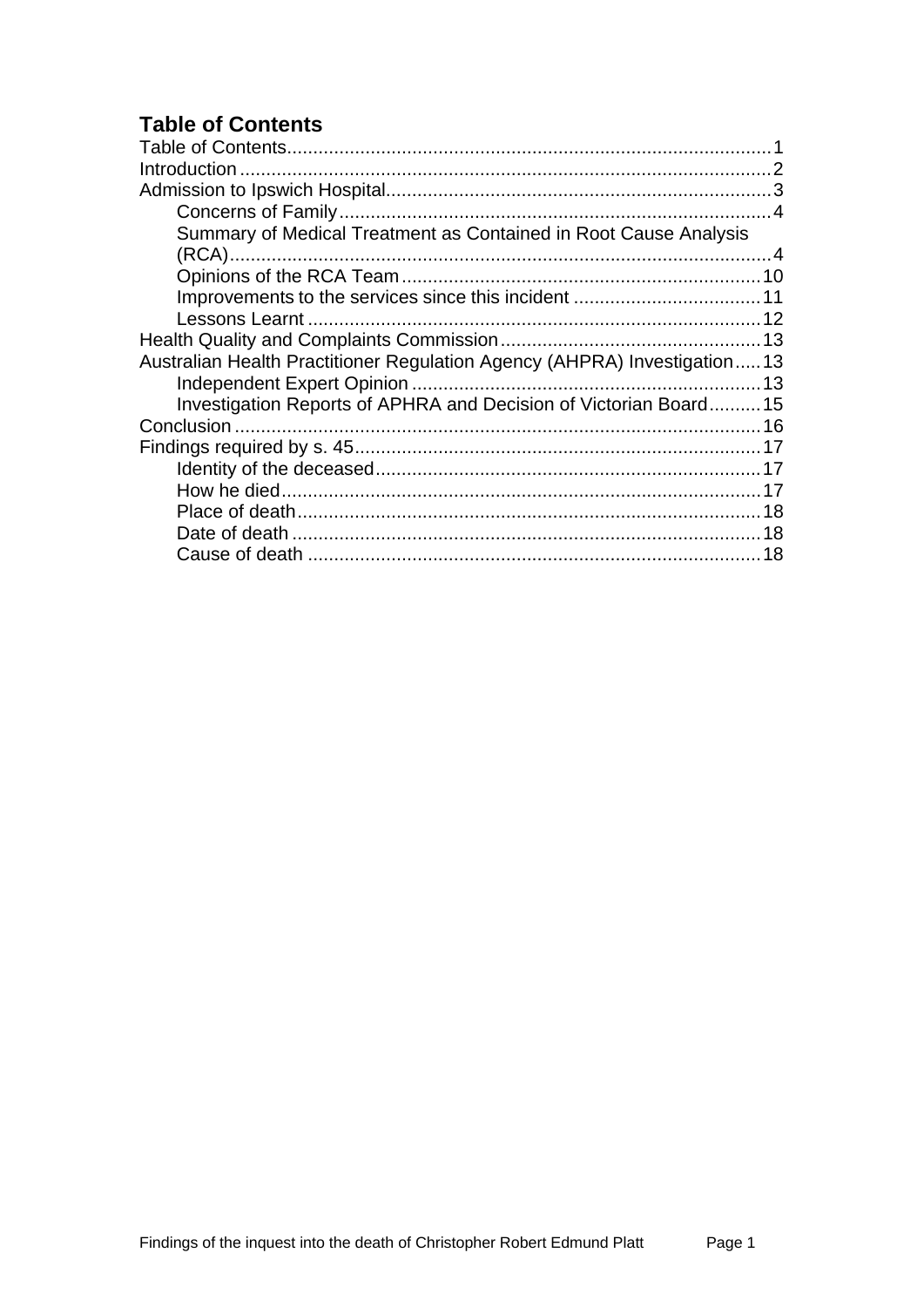## <span id="page-2-0"></span>**Introduction**

Christopher Robert Edward Platt was aged 69. On 12 April 2010, he was taken by ambulance to Ipswich Hospital Emergency Department suffering a distended abdomen, incontinence and dehydration. He was diagnosed with depression and discharged.

He continued to be unwell and was brought back to the hospital two days later but died the next day. A cause of death certificate was signed by Dr D. John at the hospital with the cause of death specified being a perforated bowel/septicaemia as a result of diverticulitis.

His death was not reported to the Office of the State Coroner.

A complaint was made by Mr Platt's daughter to the Health Quality and Complaints Commission (HQCC) on the basis that the severity of her father's condition should have been detected at the first presentation and he should not have been discharged.

On 1 September 2011, the HQCC wrote to the Brisbane Coroner advising of the death on the basis that in its view the matter constituted a reportable death. An independent clinician engaged by the HQCC was highly critical of the treatment or failure to treat at a number of levels.

The HQCC also advised that it intended to consult with the Medical Board of Australia with a view to referring certain registrant doctors involved to the board.

The coroner also made contact with the family and subsequently with the Ipswich General Hospital. The hospital indicated that in view of the concerns a Root Cause Analysis would be initiated.

Subsequently the Australian Health Practitioner Regulation Agency (AHPRA) confirmed it was investigating the referral of a number of registrant medical practitioners.

The Root Cause Analysis was completed on 28 March 2013.

AHPRA completed an investigation into the performances of four medical practitioners that were involved in the care and management provided to Christopher in the Emergency Department at the Ipswich Hospital.

Investigation reports were originally tabled to be heard by the Queensland Medical Interim Notifications Group but due to a lack of a quorum was referred to the Victorian Board to consider.

On 5 December 2013, the Victorian Board determined it would take no further action in relation to the four doctors in the Emergency Department. This was on the basis that although it could be concluded there were shortcomings in the Emergency Department, the treatment and management provided to him was appropriate.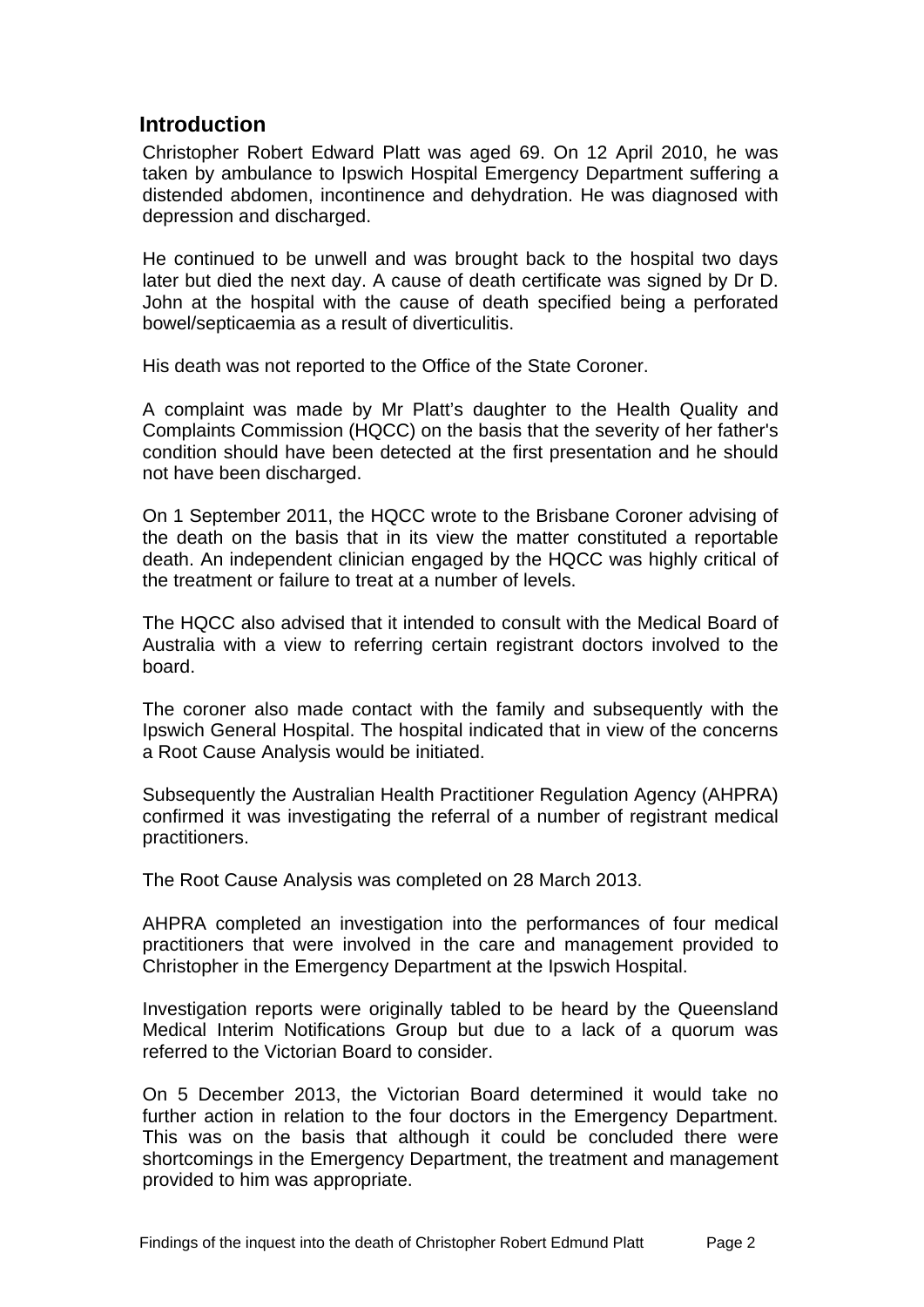In relation to a fifth practitioner, namely a psychiatrist it was decided that no further action would be taken.

All five investigations were closed.

## <span id="page-3-0"></span>**Admission to Ipswich Hospital**

In the early afternoon of 12 April 2010, Christopher Platt was brought into the Emergency Department of the Ipswich Hospital (the hospital) by the Queensland Ambulance Service (QAS). His family had called QAS due to concerns regarding his general deterioration, increased alcohol consumption, not eating properly, distended abdomen and incontinence.

QAS required the attendance of police to convince him to go to hospital on this occasion.

On arrival at the hospital at 13:04 he was triaged as category 3, which requires that patients are seen within 30 minutes.

He was seen by Dr Batiya (Senior House Officer) at 14:00 hours. On examination Dr Batiya noted ongoing hiccups, abdominal distension, soft abdomen, increased bowel sounds and soft stools. The first impression was constipation and x-rays and blood tests were ordered to rule out an intestinal obstruction.

The x-rays were reviewed with Dr Ifesanwo. A formal report was not available. Based on the image and the presenting condition of diarrhoea and no abdominal symptoms other than distension, the two medical officers formed the impression the diagnosis of constipation was correct. The results of blood tests were also not available at the time.

Dr Batiya ordered an enema and handed over to Dr Fernandez (Principal House Officer) at the end of his shift at 15:38 hours. Dr Fernandez's shift finished at 16:30 hours. He had other patients and had no involvement with the care and treatment provided to Mr Platt and made no entry in the patient records.

Dr Ifesanwo took over the care at approximately 17:51 hours and reviewed the patient records and spoke to the patient and his family to obtain a further history. After those discussions, Dr Ifesanwo focused on Mr Platt's mental health and documented that Mr Platt was feeling depressed, had lost interest in things he used to enjoy, had poor appetite but was not suicidal. He conducted a physical examination as well noting the result from blood tests including an elevated white cell count. A diagnosis of depression was considered. No surgical consultation was arranged.

Dr Ifesanwo then consulted with his senior medical officer, Dr Bitmead, Emergency Medicine Staff Specialist. Dr Ifesanwo recalls they reviewed the X-ray and blood test results. Dr Bitmead stated he did not recall any discussion regarding the patient or undertaking an examination of the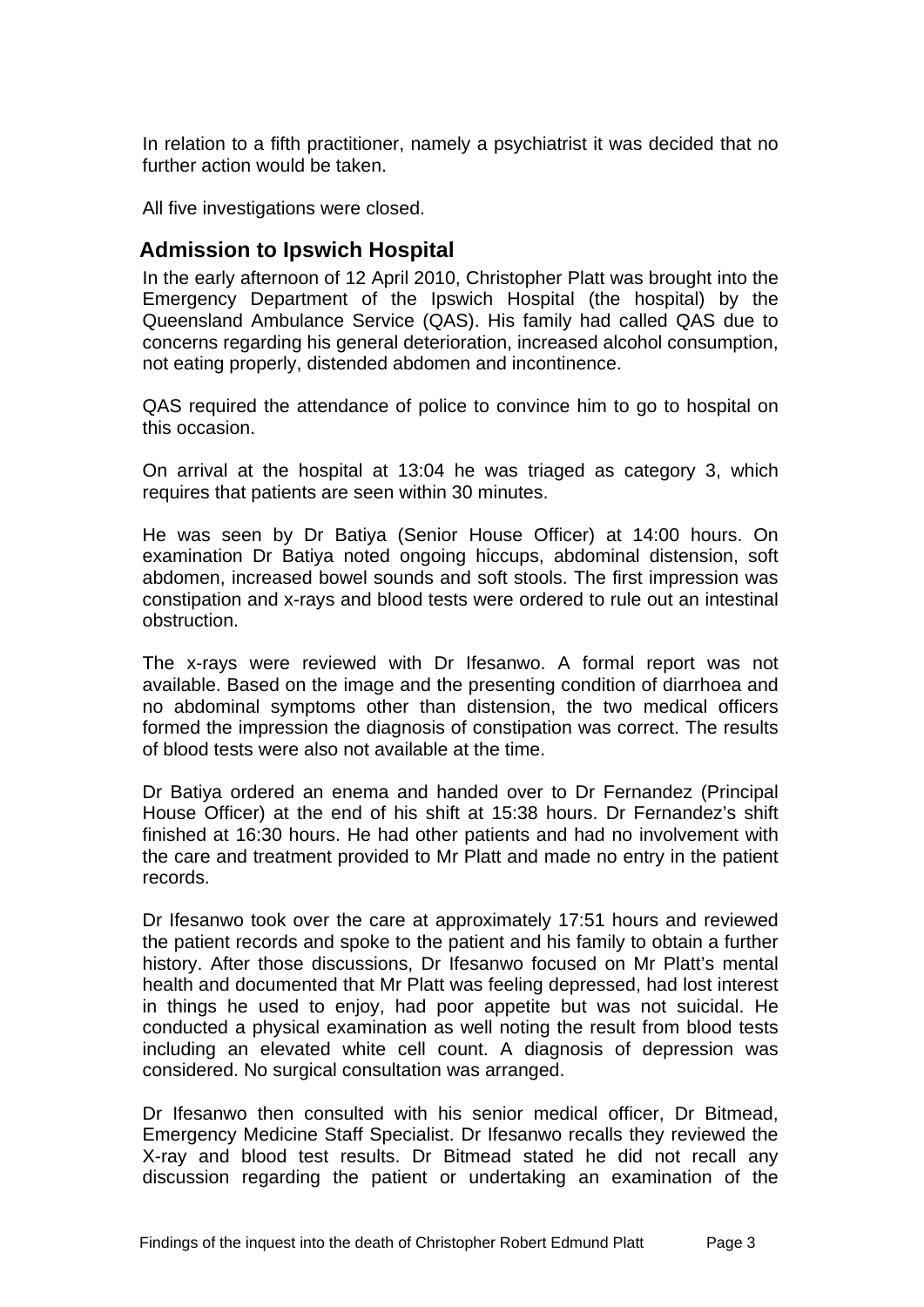patient. There is nothing documented in the patient records in relation to the nature of a discussion or any examination being conducted by Dr Bitmead.

Dr Ifesanwo may have referred Mr Platt to the Adult Mental Health Service as at 20:30 hours an assessment was conducted by a mental health nurse. It was completed at 22:16 hours and shortly after there was a further assessment by the psychiatric registrar who diagnosed Mr Platt with adjustment disorder, depression and alcohol abuse. A discharge letter was sent to Mr Platt's GP recommending that further tests including folate, B12, thyroid and liver function tests would be useful, to identify if there were other causes for the depression. He was discharged home at 23:56 hours.

Dr Ifesanwo wrote a letter to the GP noting the presentation to the ED with general deterioration including high alcohol use, not eating properly, distended abdomen and incontinence. The diagnosis was depression but there was no reference to the GP for Mr Platt to have any follow-up assessment or carry out any further tests.

The x-ray was formally reported on by a radiologist on 13 April 2010. The report noted the features could represent an evolving small bowel obstruction and serial x-rays may be done for further assessment.

On 14 April 2010, Mr Platt re-presented to the ED and following review by the surgical team was diagnosed with diverticulitis and treated with IV antibiotics. It was considered there were insufficient signs to indicate an acute abdomen requiring immediate surgical intervention.

On 15 April the abdominal symptoms and signs continued to evolve and Mr Platt was transferred to the care of the surgical team. It was decided in consultation with members of the family not to progress with surgical intervention in view of his general condition.

Mr Platt died at 12:10am on 16 April 2010. The final diagnosis was thought to be perforation/septicaemia secondary to diverticulitis.

#### <span id="page-4-0"></span>**Concerns of family**

After his death, a family member raised concerns about the assessment and treatment during his admissions to hospital. The RCA team was made aware of these concerns to ensure they would be addressed during this review.

## <span id="page-4-1"></span>**Summary of medical treatment as contained in Root Cause Analysis (RCA)**

Christopher had been brought to the Emergency Department by the QAS on the 12 April 2010 at 13.04. His family had called QAS due to concerns regarding his general deterioration, increased alcohol use, not eating properly, distended abdomen and incontinence.

The QAS and family informed the hospital that QAS had been called to the house on a number of other occasions, however the patient refused to go to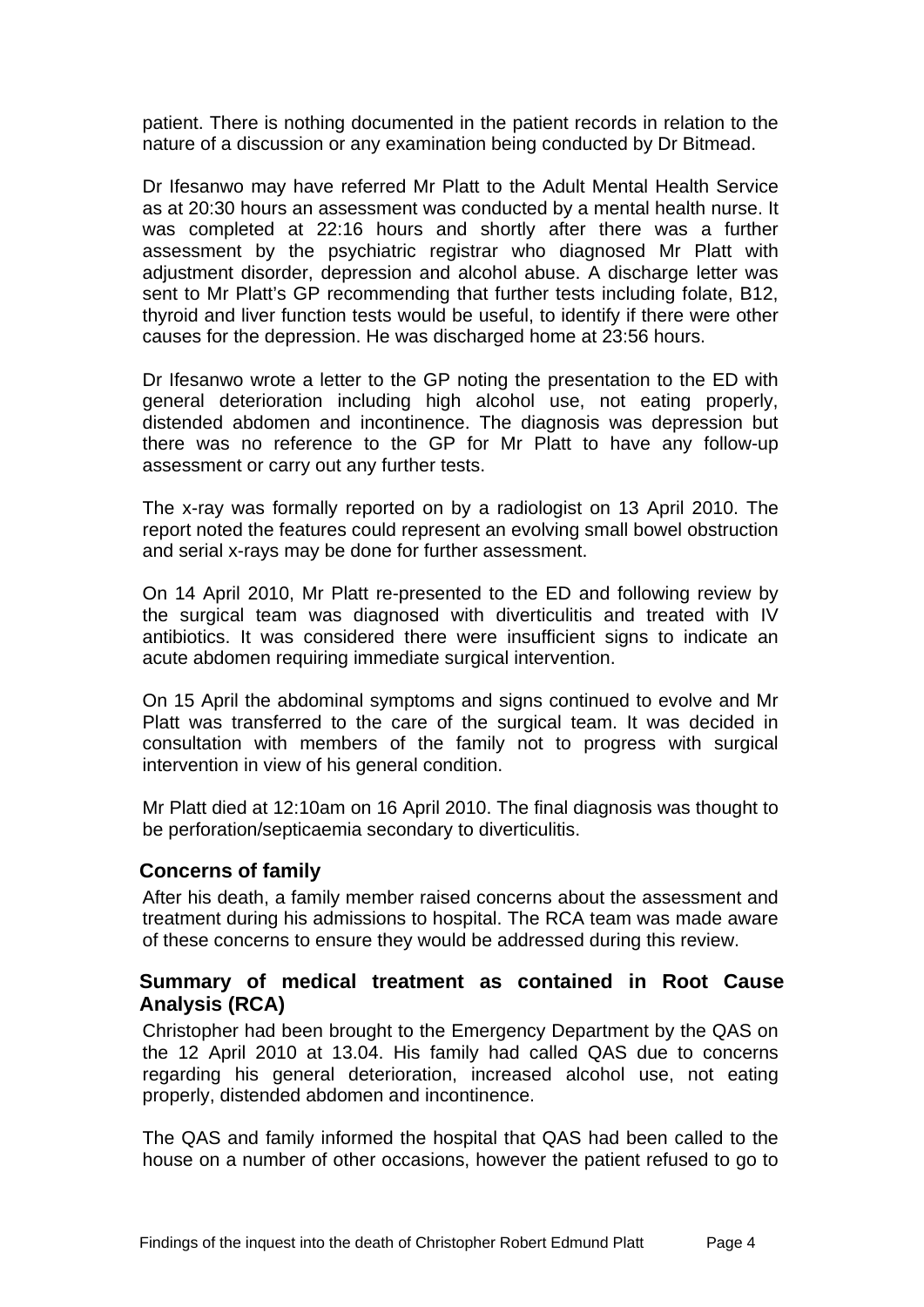hospital. On this occasion, QAS, police and the family had convinced Mr Platt to attend hospital.

On arrival he was triaged as a Category 3 (Australasian Triage Scale ATS). Nursing and/or Medical assessment noted he presented with slight incontinence of faeces (loose diarrhoea noted in underwear) for two days and abdominal discomfort for last five days with occasional cramps in right inguinal fossa. It was recorded Mr Platt stated 'he had no pain but a bit of discomfort in abdomen'. It was also recorded that he and/or family also indicated he had 'given up', had ceased taking regular medications, increased his smoking and drinking, and was not eating properly (however the patient was not concerned by this).

Following assessment, Medical Officer A came to an impression of constipation, but needed to rule out intestinal obstruction. Blood tests and xrays were ordered along with a referral to the Hand to Home Team for review of his decline in social functioning and activities of daily living. During discussion with the family, nursing staff documented concerns by the family regarding Mr Platt's increasing depression and poor coping, and this was handed over to the Medical Staff.

From his recollection of the events during the interview, Medical Officer C recalled that following the x-ray, Medical Officer A consulted with Medical Officer C, both looked at the x-ray on the computer screen and based on the image (no report was available at this stage) it was felt at the time, given the presenting condition, history of diarrhoea and no abdominal symptoms other than the distension, the diagnosis of constipation was correct.

The review of the x-ray and the subsequent decision was not documented in the patient's medical record. Medical Officer A ordered the patient a Microlax enema on the Medication Chart. From his recollection of the events during interview, Medical Officer A could not remember reviewing the x-rays and the discussion with Medical Officer C. Also the blood test he ordered was not available to be reviewed prior to his handing over and leaving the Emergency Department. No further documentation was made in the chart by Medical Officer A, and he handed the patient over to Medical Officer B at the end of his shift 15.38.

It is unknown what contact Medical Officer B had with Christopher as there is no documentation in his medical record or on the Emergency Department Information System (EDIS). In an enquiry made by Medical Officer B in response to an enquiry from APHRA, the Medical Officer stated he believed he may have only seen the patient for an hour at the end of his shift, and this may explain the lack of documentation in the patient's clinical record. Medical Officer B no longer works for Queensland Health and therefore was not able to be contacted in relation to this review.

According to the EDIS, Medical Officer B handed the patient over to Medical Officer C at 17:51.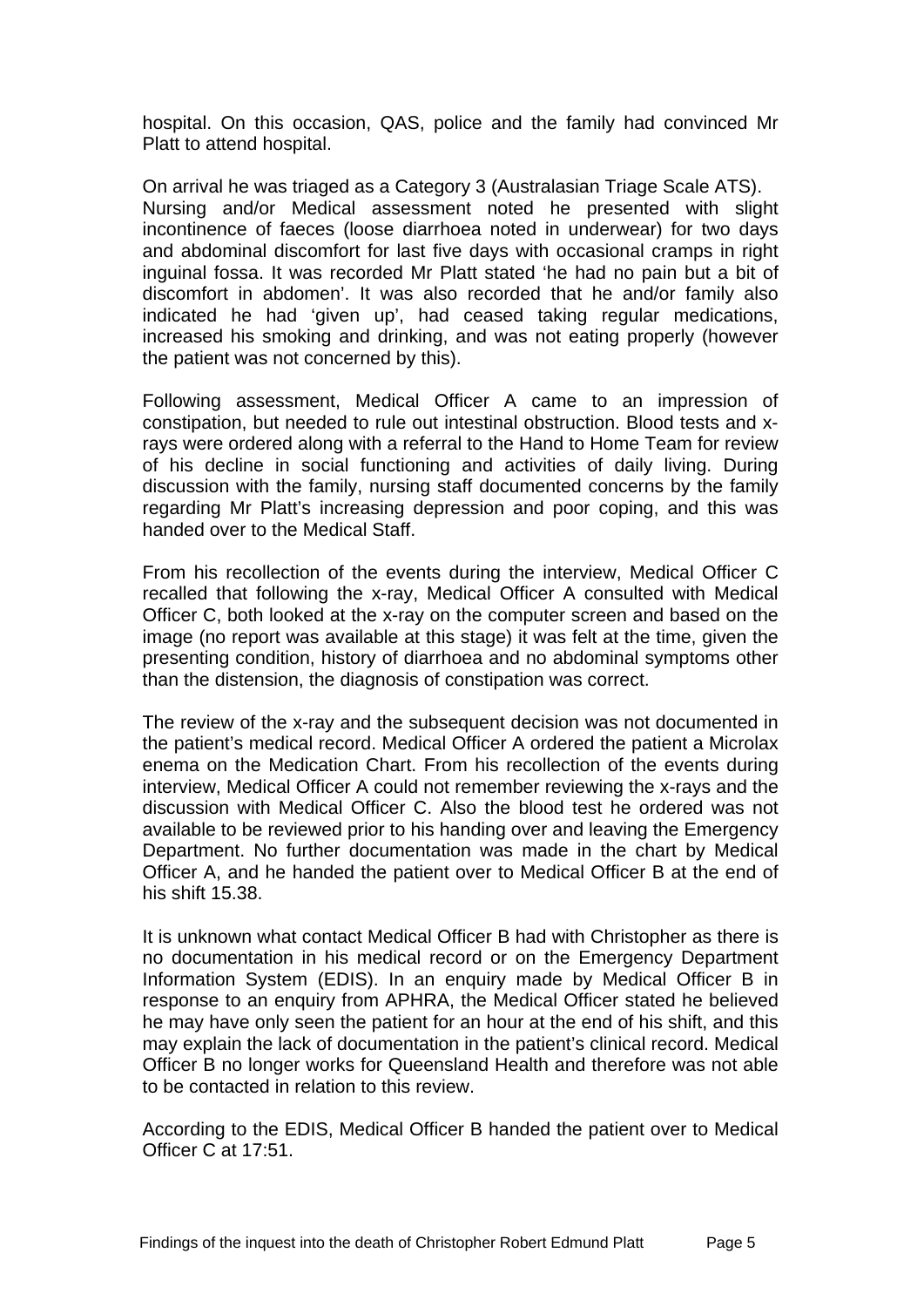Medical Officer C reviewed the notes to familiarise himself with the case and spoke to the patient and family. In addition to the information already recorded in the Medical Record by Medical Officer A, he established the patient was feeling depressed, had lost interest in things he used to enjoy, had poor appetite, his health had deteriorated and the family had expressed their inability to cope with the patient at home. The abdominal x-ray had shown no definitive bowel obstruction, however the official report was still not available at this time.

Medical Officer C consulted with a Senior Medical Officer. Besides the distension there were no other concerns and it was felt his abdominal examination was unremarkable. Medical Officer C did not make any documentation regarding the abdominal x-ray as he indicated during interview that this was viewed by himself and Doctor A earlier and following discussion managed by Medical Officer A. Medical Officer C noted that only one Microlax enema had been ordered so he increased the order to two, and as a result of the following administration the patient subsequently opened his bowels.

Medical Officer C reviewed the blood results and documented these, including the elevated white blood cell count. The elevated white cell count was discussed with the Senior Medical Officer and from their recollection during interview the white blood cell count was considered, however in a setting of a non acute abdomen and no definite intra-abdominal cause, no infective process or sepsis (observations stable, pain scores zero) the raised white cell count was not acted on. Medical Officer C diagnosed Mr Platt with constipation with overflow incontinence and depression (based on the initial findings of Medical Officer A and his own assessment) and this was agreed with by the Senior Medical Officer.

Christopher was treated with enemas (with success) and intravenous fluid and was medically cleared. Mr Platt was then referred to the Mental Health Consultation Liaison Clinician for assessment in relation to his depression.

The Mental Health Consultation Liaison Nurse reviewed Mr Platt at 20.30hrs and diagnosed him with depression and referred him to the Psychiatric Registrar for review.

Mr Platt was then reviewed by the Psychiatric Registrar whose impression was he appeared unable to cope with retirement and was trying to overcome the boredom with alcohol. His poor physical health and alcohol use might have been contributing to his depressive symptoms. The Psychiatric Registrar commenced him on Thiamine (100mg mane) and counselled him and family (his wife was unhappy he was not admitted/ assessed thoroughly). A letter was sent to Mr Platt's General Practitioner regarding the management plan including referral to a psychologist.

Mr Platt was discharged home at 23.56 (as per the Emergency Department computer system EDIS).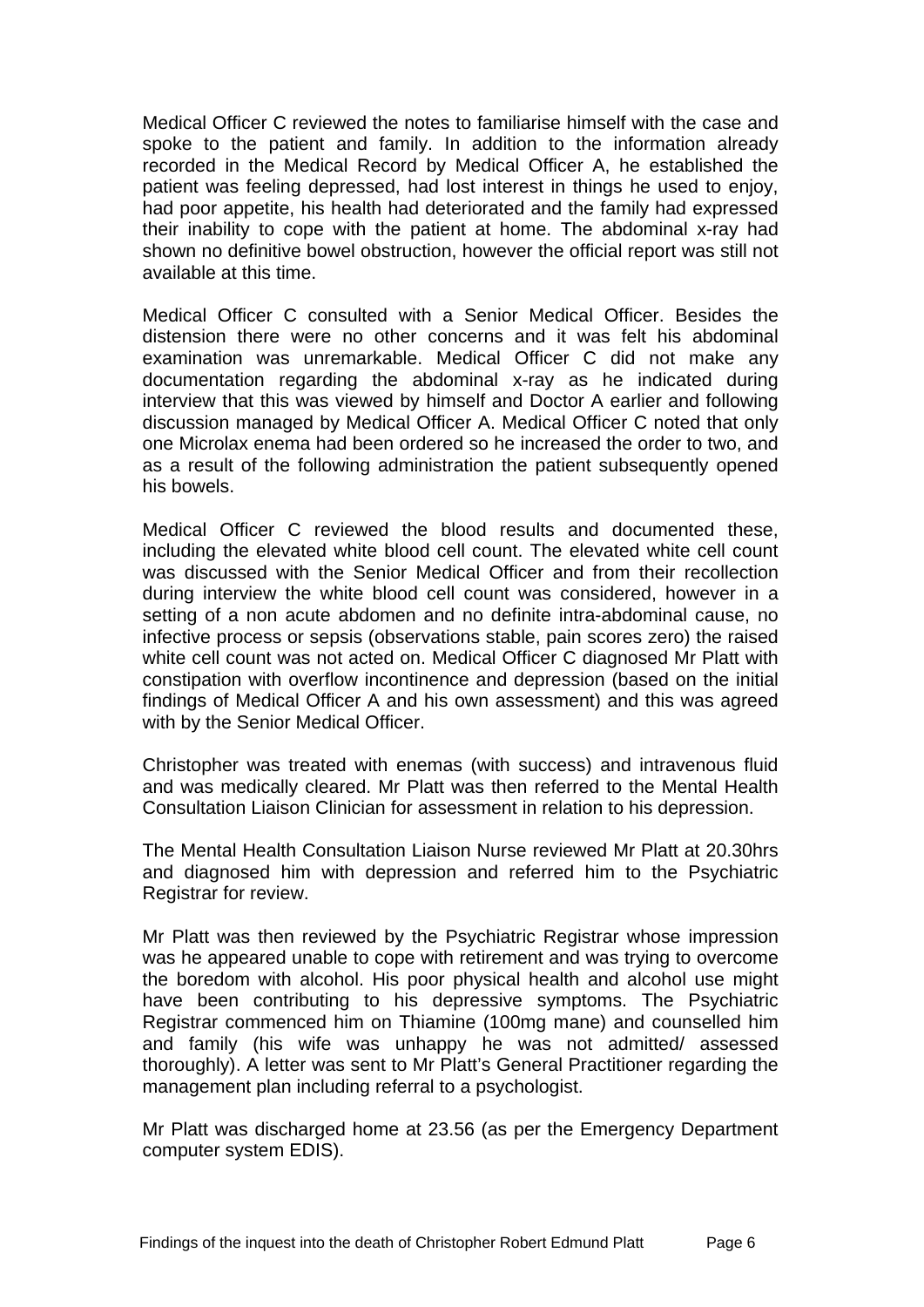The following day (13 April 2010) Mr Platt's community care worker (Oz Care) contacted the hospital's Hand to Home program with a complaint regarding the state in which Christopher returned home the following evening, having been incontinent. The Hand to Home coordinator reviewed his chart and contacted appropriate departments regarding the complaint and arranged a retrospective assessment screening to occur for him.

The same morning a Hand to Home Service, Occupational Therapist contacted Mr Platt's wife and completed an assessment screen over the phone. His wife was advised to bring Mr Platt back to the Emergency Department for an Older Person's Evaluation Referral and Assessment (OPERA) review.

Mr Platt was unwilling to attend that day, however he consented to present the following day (14 April 2010).

He re-presented on the 14 April 2010 at 10.00hrs with family to the Emergency Department and was triaged as a Category 5 (ATS). The presenting problem was documented as 'for Hand to Home and OPERA review – situational crisis, continual hiccups'. Mr Platt was reviewed by a Medical Officer at 10.30 who documented his worsening depression, poor mobility, poor appetite and urine & faecal incontinence. It was documented that he was in denial and that no clear history could be obtained from him apart from mild abdominal pain and constipation with some diarrhoea. According to family, Mr Platt had been deteriorating for the past six months, had become less mobile and needed a walking stick to transfer; he had difficultly mobilising to the toilet, minimal oral intake for past few weeks and he needed full assistance with activity of daily living. He had also been experiencing double incontinence. Mr Platt did admit to feeling 'low in mood' and was not mobilising as well, he denied having any problems and did not wish to stay in hospital.

A full medical examination was undertaken and the Medical Officer documented differential diagnoses including depression, alcohol abuse, constipation and diabetes. He was to be admitted to hospital under the OPERA team and was commenced on an Alcohol Withdrawal Scale (AWS). Investigations ordered included blood tests, abdominal x-ray (to rule out small bowel obstruction), abdominal CT scan and blood glucose monitoring for diabetes. He was referred to other services including Occupational Therapy, Dietetics and Psychiatry.

Mr Platt was reviewed by the Hand to Home Occupational Therapist and a Mini–Mental State Examination (MMSE) was completed with him obtaining a score of 25/30. The Occupational Therapist reported his cognition appeared intact and no areas of concern were noted, however he appeared to lack insight into his own abilities and level of functioning. It was recommended that Mr Platt be admitted as it was likely he and family would not be able to cope at home.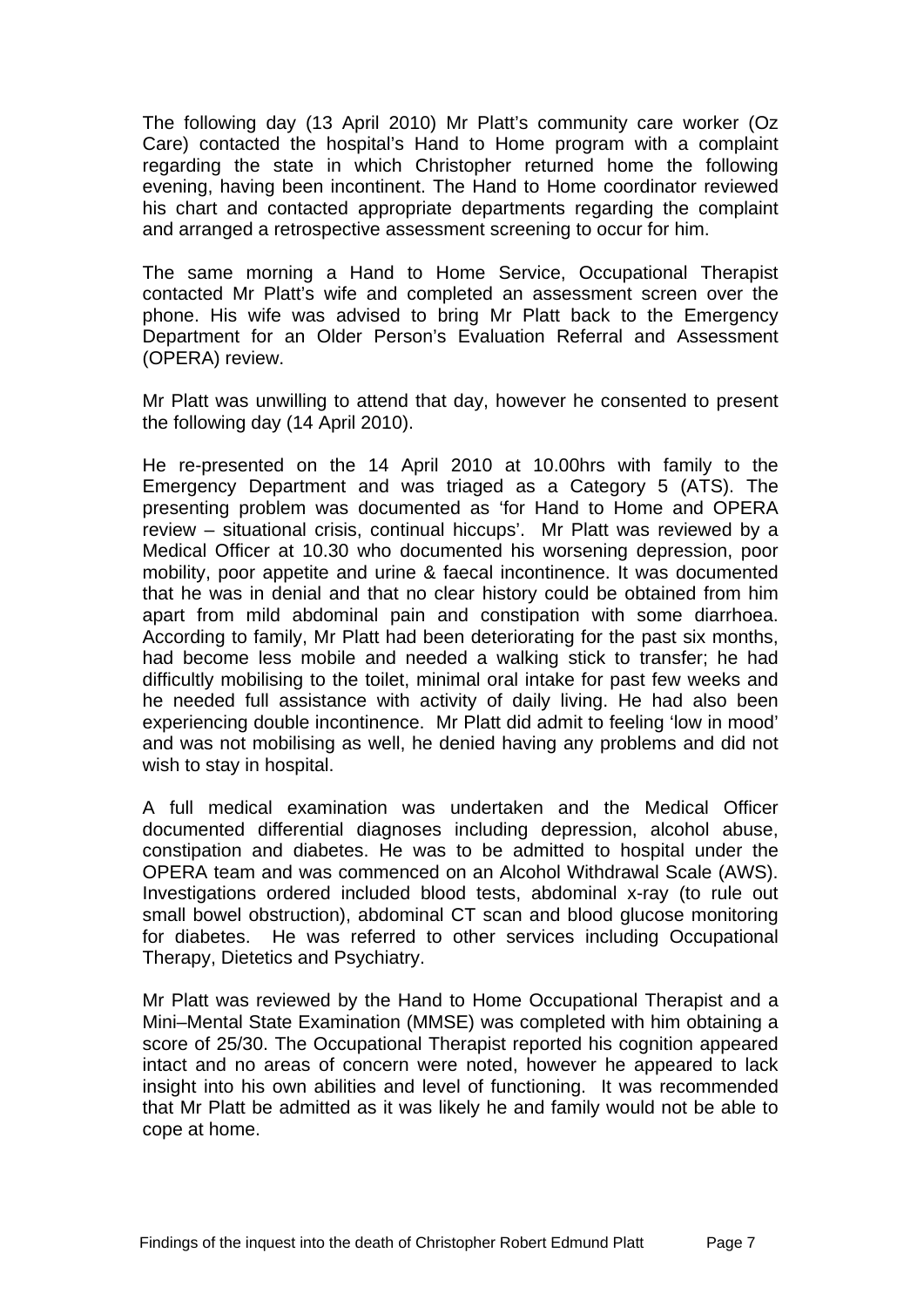An Informant Questionnaire on Cognitive Decline in the Elderly (I.Q.C.O.D.E.) was completed by Mr Platt's daughters resulting in a high score. The daughter's comments included – 'at times he appears to be in denial he is unable to care for himself in regards to toileting, showering, making a meal. He needs assistance to walk; he is forgetful and states that he has nothing wrong with him. He can be aggressive and can get stubborn. He is quite a heavy drinker and often takes medication with alcohol. He states he feels depressed and wishes he could sleep longer.'

Mr Platt was admitted to a medical ward from the Emergency Department under the OPERA team. The patient was assessed by Physiotherapy and Speech Pathology.

Later in the afternoon he complained of abdominal pain (10/10), and the Medical Officer was informed. He was given Paracetamol for the pain and Diazepam (as per AWS scale) for agitation and anxiousness. The Medical Registrar reviewed him, noting a pain score of 8/10 with nausea, but no vomiting or burping. He had opened his bowels that day. Mr Platt had a slightly raised pulse and blood pressure and an extensive abdominal examination revealed a distended and tender abdomen with decreased bowel sounds, however no rebound, guarding, or rigidity. The Medical Officer made an impression of an acute abdomen; however there was no evidence of obstruction or perforation on x-ray. A diagnosis of inflammatory bowel disease was considered. The Registrar requested Intravenous fluids, medications (pain relief and an anti-emetic) and ordered the patient be nil by mouth. The Registrar discussed the patient with the Surgical Registrar, including the potential diagnosis of inflammatory bowel disease and an abdominal CT scan was planned.

The same Medical Registrar saw Mr Platt one hour later due to a temperature of 37.9. Blood was taken for culture and antibiotics were ordered. Discussion occurred with the Medical Consultant. It was still noted to be an unusual picture but it was felt at this stage there was no evidence of an evolving acute abdomen (no guarding/rigidity). Further blood tests were ordered and an abdominal examination planned after the patient received pain relief to rule out a potential mass/abscess.

Clinical observations (taken at 17.40) indicated Mr Platt was febrile and hypertensive and pain relief was administered and intravenous fluids commenced. He was reviewed by the Medical Registrar one hour later (late afternoon), the abdominal pain and tenderness had decreased, there was still abdominal distension, however no guarding, rigidity or palpable mass. Ongoing management included continued IV antibiotics, repeat chest x-ray, while awaiting the blood results. Following discussion with the Medical Consultant it was decided there was no need for an urgent abdominal CT scan that day and he could be managed conservatively for now.

Following Mr Platt's return from the chest x-ray, nursing staff noted he was cool, clammy and tachycardic. The Ward Call Medical Officer (Resident) was notified, oxygen applied and a blood glucose level check and ECG were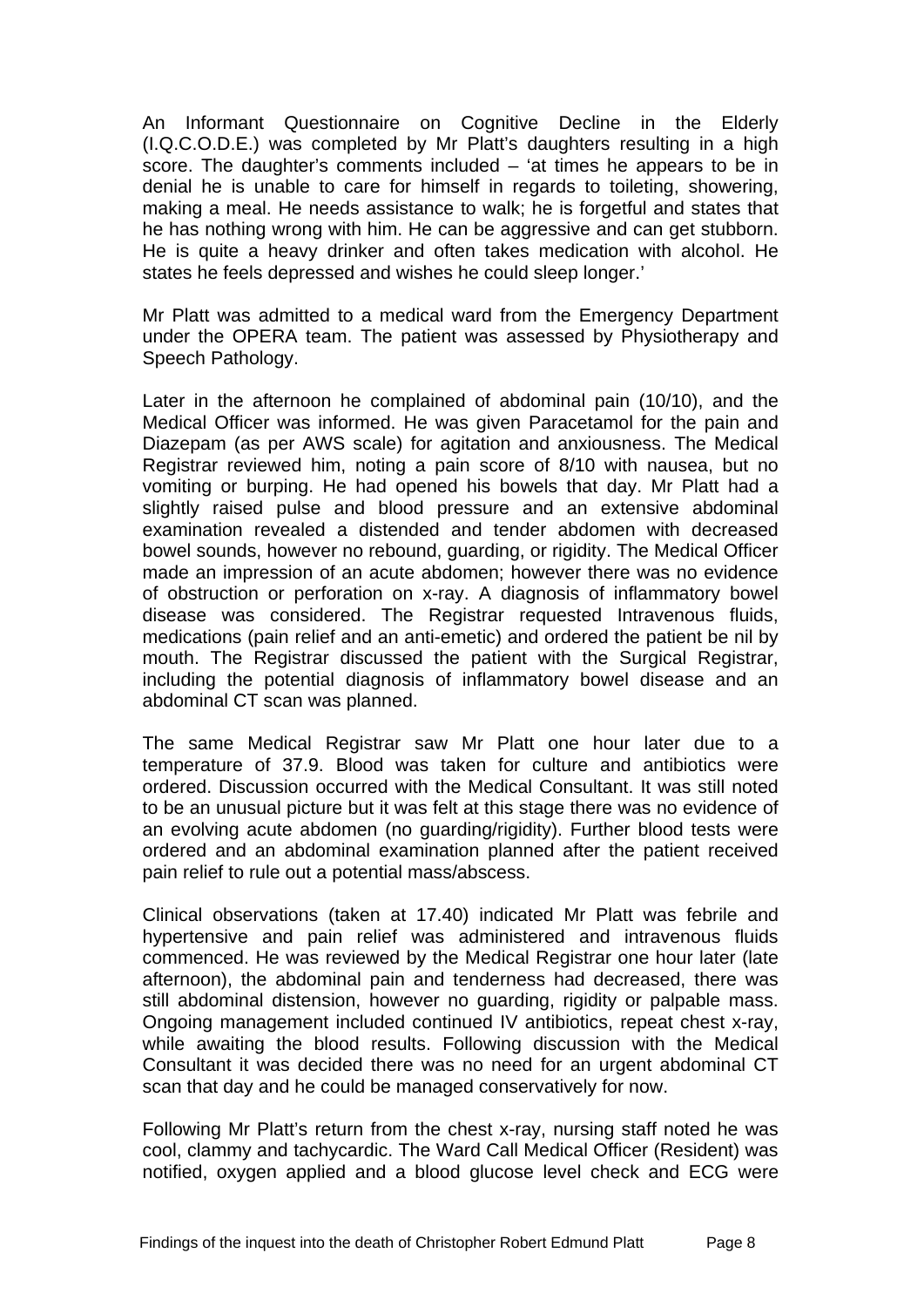completed. The Ward Call Medical Officer attended and following review, requested a consultation from the Surgical Registrar. The Surgical Registrar, who had seen Mr Platt earlier attended, receiving handover from the Ward Call Medical Officer, he noted Christopher appeared unwell. A full examination was attended to.

Following discussion between the Surgical Registrar and Surgical Consultant, the Consultant came in and reviewed him. It was felt that the diagnosis was possible diverticulitis; however Christopher was not for surgery at this stage. The agreed management plan was as the Surgical Registrar had documented previously but to also include regular observations of vital signs, faeces for testing, clear fluids and hourly urine measures. If his urine output was less than 30ml per hour then further fluid boluses would be required. As it was now 22.00 the team would review in the morning.

At 05.30 (15 April 2010) nursing staff identified and documented an increase in his girth measurement of 2½ cm, hourly observations and urine output were attended overnight. Mr Platt either removed/refused oxygen, but saturations were maintaining at 95% on room air. The Ward Call Medical Officer was notified about the urine output and the increased girth. The Ward Call Medical Officer reviewed him within 30 minutes and noted total urine output since midnight = 70mls (6hrs), fluid boluses were given, increase in abdominal girth measurement was noted, the patient had no chest pain and was not short of breath, he did report some lower quadrant abdominal pain. The Ward Call Medical Officer spoke to the Surgical Registrar who instructed to continue fluid boluses, he would review soon. A fluid bolus 500ml was ordered and the Ward Call Medical Officer handed Mr Platt over to the day team for surgical review.

The surgical team saw Mr Platt at 08.30, and it was noted he remained diaphoretic and oliguric overnight (now 30mls/hr concentrated urine). His abdomen remained sore and a decision was made to undertake an abdominal CT scan that morning. Mr Platt was transferred to the Surgical Ward.

On the Surgical Ward, he was reviewed by the surgical team (11.15). On examination he was afebrile but still had a poor urine output, the abdomen was distended, however not quarded, tender  $L > R$  +++. The management plan was to continue antibiotics (triple) and intravenous fluids. The abdominal CT scan was booked for that day. At this stage the Surgical Team was working on a diagnosis of Diverticulitis, this view was supported by there being no guarding, rigidity or rebound.

Nursing staff requested a review two hours later due to Mr Platt being cold and clammy and having an increased respiratory rate. He expressed no complaints, stated no chest pain/abdominal pain. On examination he was orientated, observations indicated he was afebrile, tachycardic, tachypnoea, however his chest was clear. The abdominal examination revealed a grossly distended abdomen however no tenderness, guarding or rigidity. The urine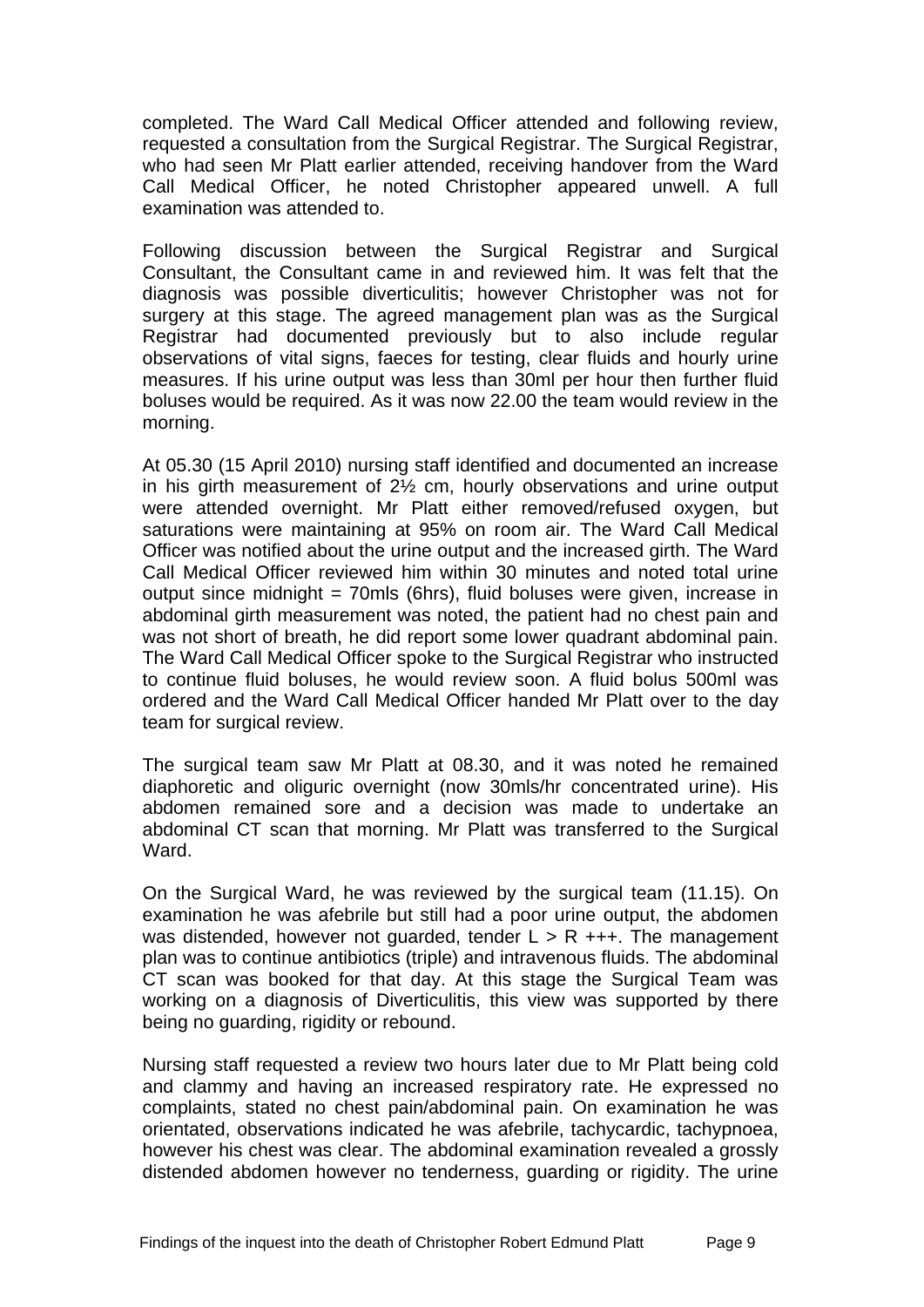output was 30mls in last hour; the case was discussed with the Surgical Registrar. The management plan was to continue intravenous fluids, hourly monitoring, await the abdominal CT scan results and notify of any concerns.

During a Surgical Ward round later in the day Mr Platt was noted to be hypotensive, tachycardic, with cold peripheries and peripherally shutdown. Decreased urine output was also of concern. H i s abdomen was rigid and guarded, although he denied any pain or tenderness. An extensive discussion was held with the family regarding his condition, the family (wife and two daughters) all agreed:

- Patient is NFR (Not for Resuscitation)
- Not for admission to the Intensive Care Unit
- Not for Surgical Intervention.

It was noted that Mr Platt's wishes were the same when well and that the patient was unwell for many weeks prior to presenting to hospital, but refused any medical intervention or medical attention. He needed great encouragement from Oz Care, Ambulance, Police and family to present to hospital on these occasions. The family were still keen for intravenous fluids, antibiotics and analgesia. This plan was discussed with the Surgical Consultant, who agreed with the current medical management. It was documented the patient was not for the abdominal CT scan at this stage. This was due to the decision not to proceed with any surgical intervention.

Christopher continued to be treated as per the management plan and was still being actively treated when he passed away a number of hours later.

## <span id="page-10-0"></span>**Opinions of the RCA Team**

In relation to the initial presentation, the RCA team felt the initial assessment and investigations were appropriate. Consideration was given to potential obstruction and appropriate tests ordered. In hindsight, the elevated white cell count in combination with the x-ray, distended abdomen and patient's age could have led to further investigation of a potential evolving abdominal condition and/or sepsis. This may have led to surgical referral and admission. However, given the information recorded in the medical record and interview with the medical officers involved in this case, it was felt that they came to the diagnosis of constipation with overflow and depression based on their clinical judgement of the history from the patient, presenting symptoms and investigation results they had available to them at the time (xray report not available). Given the diagnosis of constipation with overflow the prescribing of Microlax enemas was appropriate. The results following the enema reinforced the diagnosis in the mind of the Medical Officer.

At the time of assessment, the abdominal examination and subsequent x-ray (in absence of the report) was suggestive but not evident of evolving abdominal concerns. The raised white cell count was noted, however in discussions with the Senior Medical Officer, a single raised white cell count in the absence of other definitive symptoms did not raise concerns.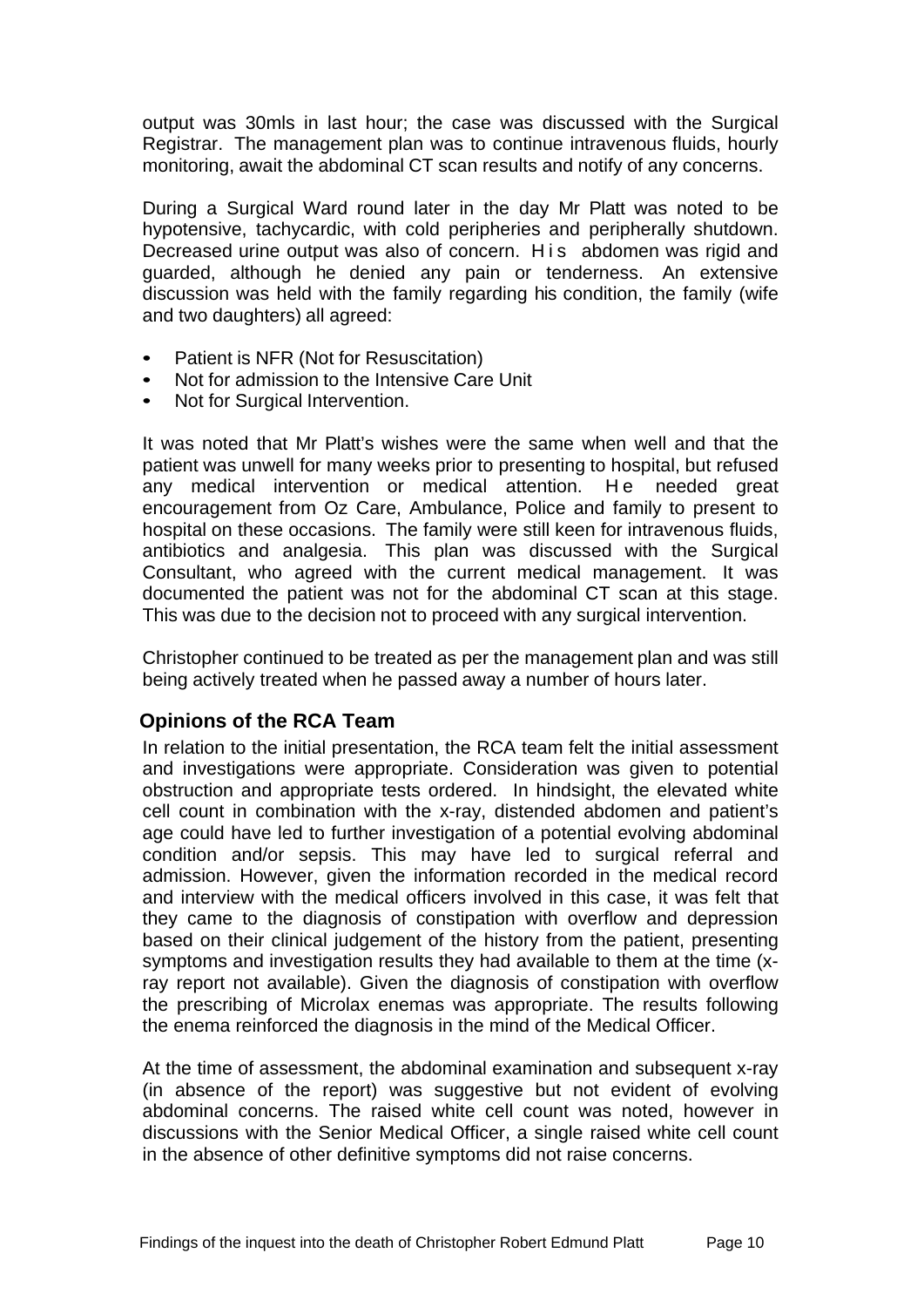## <span id="page-11-0"></span>**Improvements to the services since this incident**

These included:

- Increased multidisciplinary staff in the Emergency Department,
- Improved communication and patient identification,
- A rapid response to assessment including screening in the waiting room prior to admission to the department.

The RCA Team believed that today; this patient would be identified early and assessed in the early stages of presentation.

The RCA team had concerns regarding the clinical handover process and documentation during the initial presentation. This was to be addressed through recommendations.

On the second admission, following the identification of a possible acute abdomen, the medical team continually reviewed and assessed the patient to establish a diagnosis. It was felt by the treating team that the patient was experiencing Acute Diverticulitis. At each subsequent assessment the abdomen was examined and given there was no rebound, guarding, or rigidity this led to the focus remaining on a diagnosis of Diverticulitis. It was felt that as the patient presented an unusual clinical picture in relation to signs and symptoms, the focus on Diverticulitis as a diagnosis was not an unreasonable one.

The results of the chest and abdominal x-ray attended during this admission reported no free gas which ruled out a free perforation. This result would have meant the patient did not require surgical intervention; therefore it was reasonable to continue treatment with antibiotics. The medical teams continued to assess the patient and investigate and consider alternatives; however they had not reached a definitive diagnosis prior to the patient's death. It was conceded that the ordered abdominal CT scan could have been done earlier during the second admission and this may have identified the cause of the acute abdominal symptoms, however it may not have altered the management of the patient.

There were occasions where the patient's clinical observations appeared unstable and may have clearly depicted deterioration in the patient. On each occasion the patient was reviewed by Medical Officers and teams in a timely manner. The use of the Adult Deterioration Detection System (ADDS), which is now in place throughout the Health Service, would have been an effective tool to assist both medical and nursing in early identification and response to those periods.

Prior to the decline in the patient's condition, each assessment by different treating teams presented a consistent picture. Although it is unclear what did cause the patient's progressive distension of the abdomen, the clinical and radiological findings at the time did not support a bowel perforation or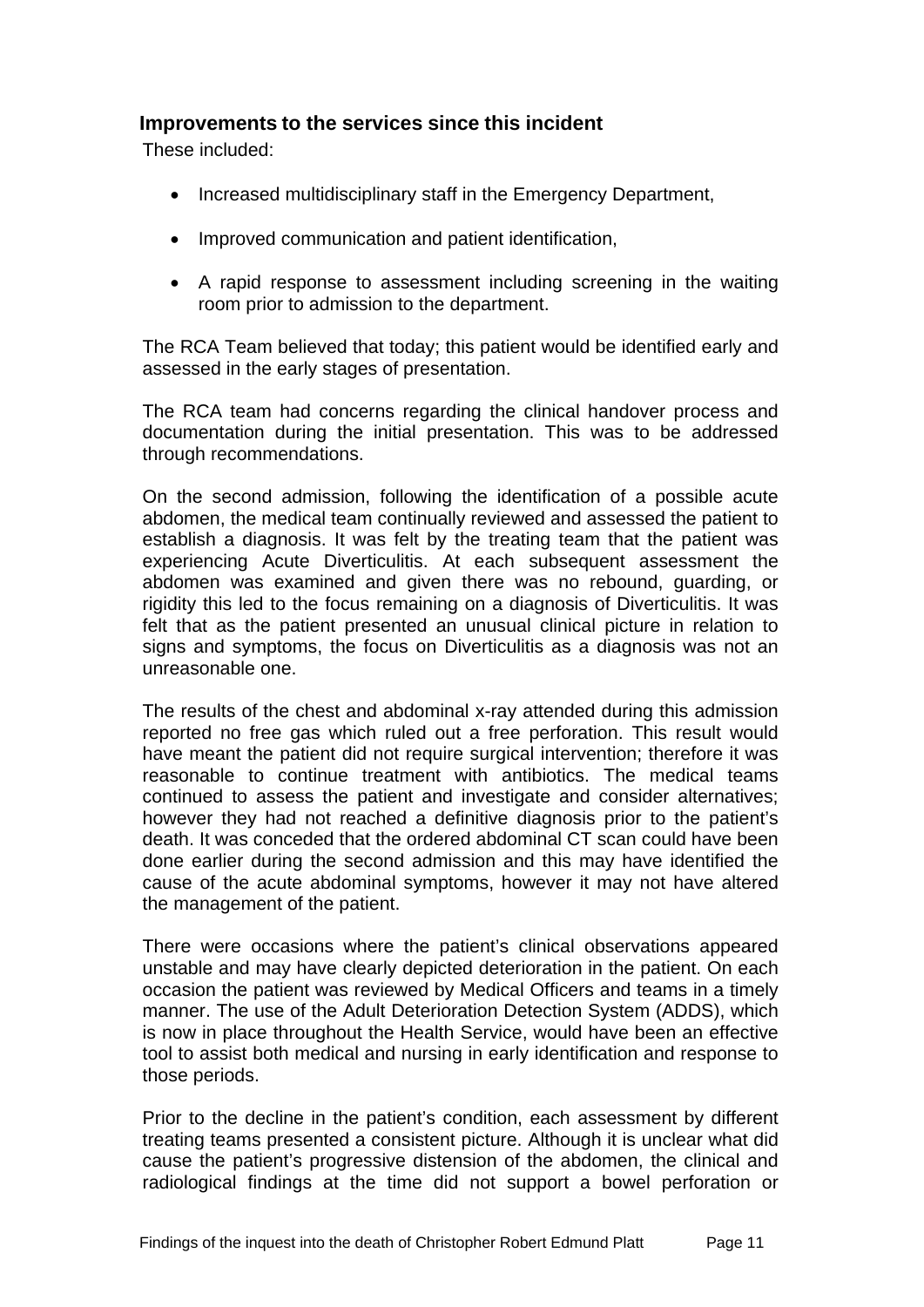obstruction. At that stage there was no clear reason to consider sepsis, peritonitis, or a deteriorating abdominal picture that would require escalation for immediate surgery or different treatment. When the patient's condition deteriorated, the abdominal picture was now including abdominal rigidity and guarding, and the surgical team responded promptly.

An extensive discussion was held with the family regarding the patient's condition and the decision was made with the family that the patient was not for resuscitation, ICU admission or surgery. This decision appears to be in line with the patient's own wishes prior to him becoming unwell and this was noted in the chart. A management plan was established for continued fluids, antibiotics and analgesia. This decision restricted the treating team from any other interventional treatment so the patient was managed non-surgically from this time until the patient passed away a number of hours later.

#### <span id="page-12-0"></span>**Lessons Learnt**

#### *Lesson Learnt 1*

There was a lack of documentation that supports an effective clinical handover process between multiple staff regarding the one patient.

#### *Why is this issue important?*

Appropriate Clinical handover allows the timely exchange of information and allows other staff to have the most recent information regarding the patient's clinical status, treatment plans and investigations to make informed decisions.

#### *Recommendation Number : 1*

Completion of the work around 'Clinical Handover' for the West Moreton Hospital and Health Service. Implementation of the formal procedure and auditing program based on the National Standards. The procedure and auditing to incorporate both verbal and written (documented) handover.

Development of the formal procedure to be carried out by Performance Strategy and Planning team with implementation, education and roll out by the Education Departments under Executive sponsorship of the Executive Director Medical Services/Ipswich Hospital.

#### *Lesson Learnt 2*

Poor documentation at the time by all specialities. Documentation in the patient's medical record does not routinely meet the clinical documentation standards set out in the 'Clinical Documentation' procedure (DWMProc201000580).

#### *Why is this issue important?*

Clear and concise documentation at the time of the care allows other clinicians to know the current health status and care and treatment plans for the patient in a timely manner. In incidents such as this it allows for clear understanding and ease of review.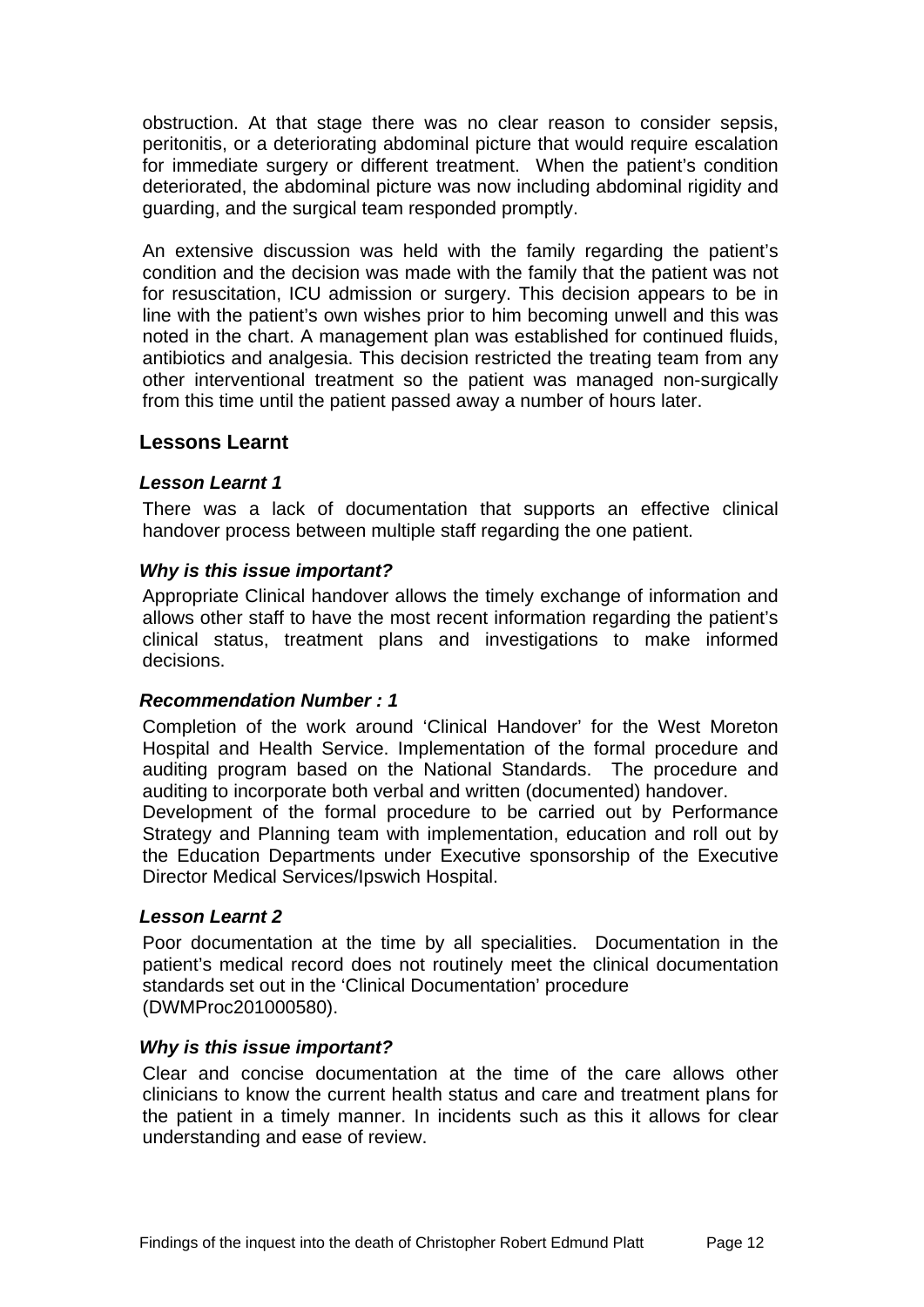**Recommendation 1:** Review and update the 'Clinical Documentation' procedure (DWMProc201000580). Upon publication, all staff are to be made aware of the updated procedure.

**Recommendation 2:** Conduct a random chart audit to identify documentation deficiencies. Audit report to identify actions to remedy deficiencies. Report to be tabled at the Hospital and Health Service Executive Safety and Quality Meeting for endorsement.

## <span id="page-13-0"></span>*Health Quality and Complaints Commission*

An independent clinician provided advice to the HQCC. The clinician considered that the initial examination and assessments on admission were appropriate but the obvious results were not acted upon in a reasonable way. The medical officers who clearly saw the results missed the most important and obvious diagnosis that turned out to be fatal due to lack of basic and reasonable care.

The clinician considered that the correct diagnosis was completely missed and a completely irrational diagnosis made when all the signs, symptoms and family history pointed to septicaemia probably from a bowel related cause and at 69 years of age, diverticular abscess with bowel obstruction or dead bowel must have been the top two possible diagnoses considering the history and presentation. This man was very ill and this seems to have been completely missed. The clinician considered that Mr Platt should have been admitted on 12 April 2010.

When Mr Platt re-presented on 14 April 2010 although the assessments and investigations were appropriate it was too late by then. It was considered that Mr Platt would have had many problems for several days perhaps weeks prior to the ED admission on 12 April but he was sent home that day when he may have been treatable or perhaps survived.

As a result of this opinion the HQCC reported the matter to the coroner and referred the matter to the AHPRA.

## <span id="page-13-1"></span>**Australian Health Practitioner Regulation Agency Investigation**

On 13 February 2014, AHPRA informed the coroner that it had recently completed an investigation into the performances of four practitioners that were involved in the care and management provided to Christopher in the Emergency Department at the Ipswich Hospital.

## <span id="page-13-2"></span>**Independent expert opinion**

AHPRA had sought an independent expert opinion from Dr Bryan Walpole, Specialist Emergency Medicine.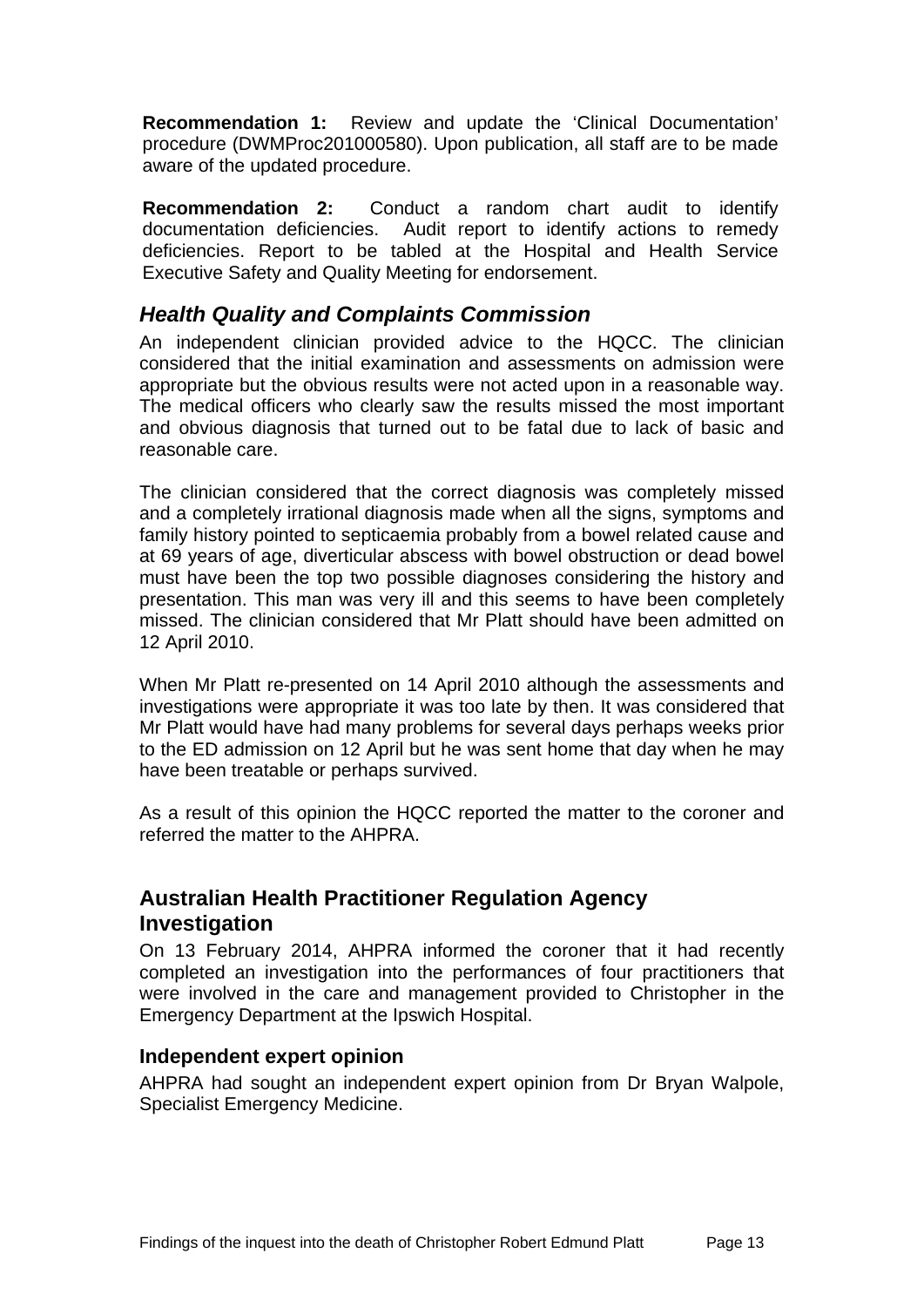Dr Walpole opined that ED staff failed to note several important factors, and some issues leading to his inappropriate discharge have neither been addressed nor resolved.

He noted that no assessment had been made of the cause for his lack of mobility, wrongly attributed to depression and alcohol. Constipation had been diagnosed, yet there is no record of his recent or past bowel usage, apart from some incontinence, and soft faeces felt on rectal examination. This was not a convincing story of constipation.

He was then given two enemas and faecal flow was regarded as proof of diagnosis. In a patient with ischaemic bowel, or diverticulitis, this could be harmful, even fatal. Similarly if he is dehydrated, but it was noted he was given IV fluid.

Dr Walpole considered that Mr Platt had several signs of serious illness:

- a persistent tachypnoea
- oxygen saturations between 91 94%
- white cell count was high
- Albumen was low
- irregular pulse rate.

He opined that x-ray film should be reported as soon as practicable, as the film showed early small bowel obstruction suggesting ischaemic gut or diverticulitis and this would have led to immediate surgical referral and probably a CT abdomen and admission. The film was not reported until the next day and not seen until Mr Platt was readmitted on 14 April 2010. It was opined that this was a major contributor to the failure to refer and admit Mr Platt.

Dr Walpole further commented:

- Atrial fibrillation with possible mesenteric embolus/thrombus should have been suspected;
- Further information should have been obtained such as smoking history, bedside ventilatory function, sputum collection and blood cultures;
- Alcohol abuse is assumed and thiamine prescribed without any historical or clinical support;
- The family was unhappy with the discharge yet there is no record of any negotiating with his wife and daughter as to why he was being discharged: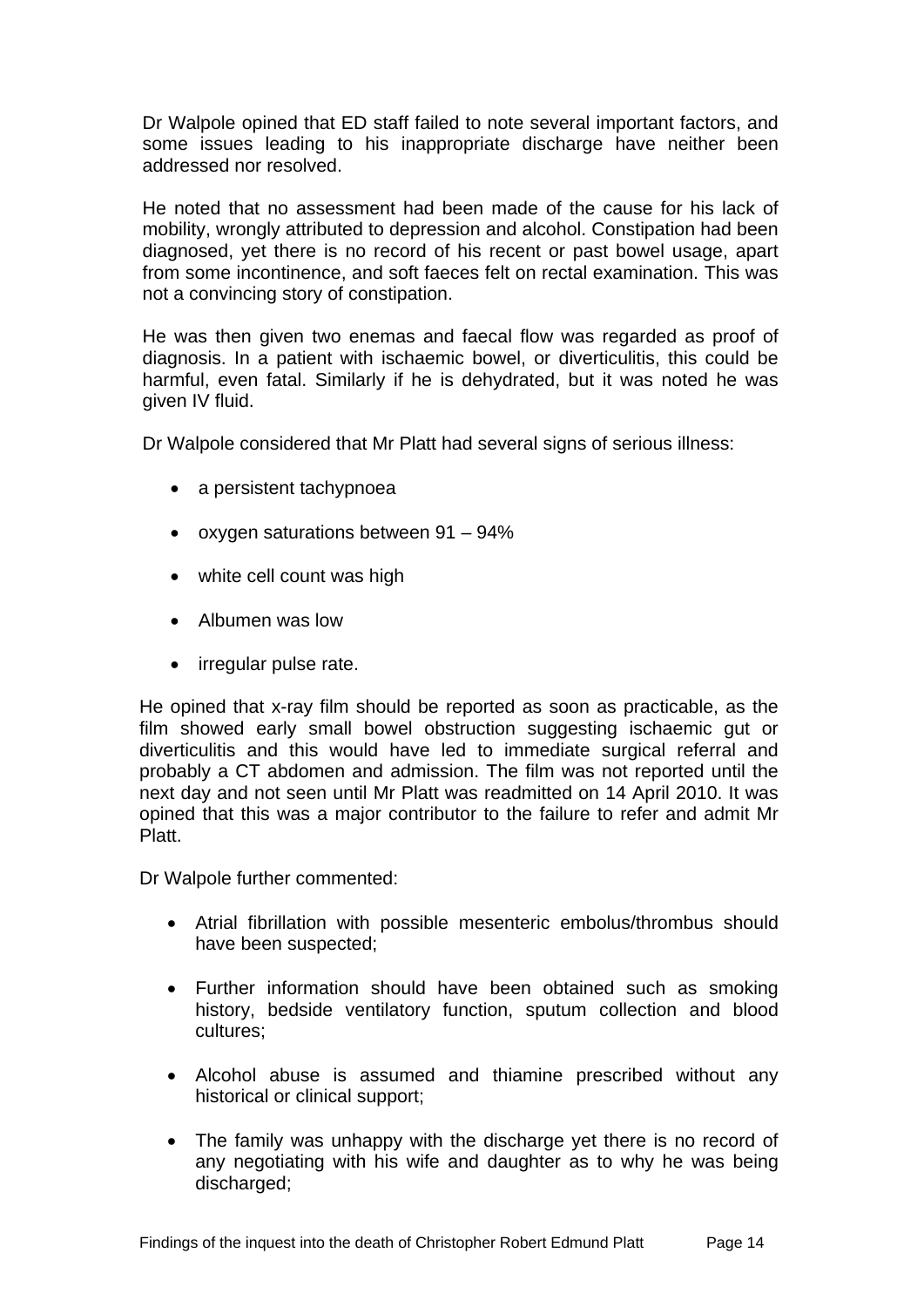• The number of junior doctors being supervised, the delay in x-ray reporting, the prolonged period in the ED and poor handover were also mentioned.

In relation to Dr Batiya, Dr Walpole stated that given he was a junior doctor, a reasonable history was taken (with omissions) and he made a fair (but incorrect) assessment and handed over the patient after two hours. The care was reasonable and consistent with the doctor's knowledge and skill. The treatment and management provided was appropriate.

In relation to Dr Ifesanwo, Dr Walpole opined that the diagnosis of constipation was wrong and there were errors of judgement but his care was reasonable and consistent with his knowledge and skill as an intern.

In relation to Dr Fernandez, Dr Walpole opined that the treatment provided was appropriate as it appeared the doctor had minimal contact with the patient and that his performance in this matter was not below the standard reasonably expected of a health practitioner of an equivalent level of training or experience.

In relation to Dr Bitmead, he opined that given the several signs of serious illness that Mr Platt exhibited, a number of red flags should have noted he was a high risk patient, and none of them seem to be recognised or acted upon by Dr Bitmead, ultimately responsible for his care. He considered Dr Bitmead failed to realise the serious nature of the illness, and allowed Mr Platt to be discharged inappropriately. He opined that the treatment provided was not appropriate and the performance was below the standard reasonably expected of a health practitioner of an equivalent level of training or experience.

Dr Bitmead responded and accepted the criticism and advised that a number of changes have been implemented at the ED from late 2010, that he has personally been instrumental in implementing. If Mr Platt were to present today, he would not have been discharged. It was not the policy at the hospital at the time that the ED consultant must be consulted prior to a patient being discharged but that has since changed.

Dr Bitmead stated that taking into account all the information, he confirms he would have admitted Mr Platt under the medical team had he been advised that the mental health team elected to treat the patient at home on his first presentation. In retrospect and knowing what subsequently occurred, he agrees that it is possible that Mr Platt's condition was starting to evolve on 12 April 2010 when he was seen in the ED

#### <span id="page-15-0"></span>**Investigation reports of AHPRA and decision of Victorian Board**

In relation to Drs Batiya and Fernandez, the investigation report recommended that there was insufficient evidence on which the committee could form a reasonable belief that their performance amounted to unsatisfactory professional performance.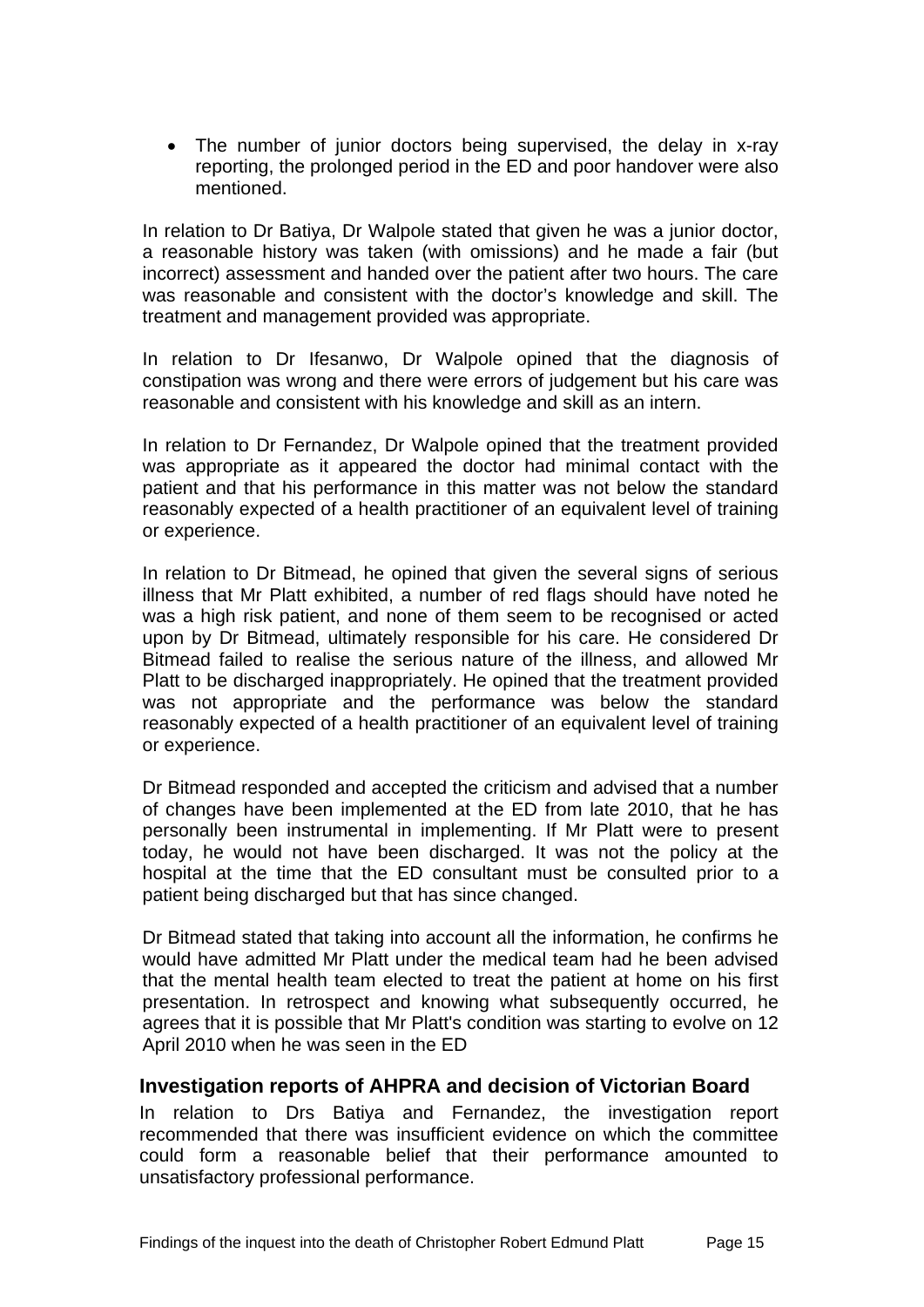This was accepted by the Victorian Board and no further action was taken.

In relation to Drs Ifesanwo and Bitmead, the investigation recommended that there was sufficient evidence to form a reasonable belief that the practitioners' performance amounted to unsatisfactory professional performance.

However, the Victorian Board decided to take no further action in relation to these doctors.

The committee decided this because the first practitioner involved in the care of Mr Platt ordered appropriate tests and investigations based on his assessment of Mr Platt the results of such were not available at the time that he finished his rostered shift at 15:30 hours. At that time there was no definitive treatment plan formulated.

The committee had regard to test results in the patient file and the decision to discharge Mr Platt was not inappropriate. Mr Platt was appropriately assessed and his presentation was discussed with the consultant.

Aside from the abnormal white blood cell count, the other test results did not indicate Mr Platt was seriously ill.

Mr Platt had a background of a number of comorbidities and the test results were not enough to establish clinically that he was sufficiently acutely unwell to require admission.

The committee noted that the independent opinion concluded that overall there were shortcomings in the ED however the treatment and management provided to Mr Platt was appropriate.

In relation to the fifth practitioner, the psychiatric registrar, it was decided to take no further action. This was because the assessment carried out was reasonable given the history provided and there was insufficient evidence to form a reasonable belief that the practitioner's performance amounted to unsatisfactory professional conduct. The doctor was no longer a registered health practitioner.

## <span id="page-16-0"></span>**Conclusion**

Mr Platt was an unwell man, with a background of a number of comorbidities complicated by reluctance to seek medical help at times. He was taken to Ipswich Hospital on 12 April 2010 in an unwell condition.

It is apparent that there were shortcomings in the Emergency Department and in particular medical staff failed to note several important factors which led to his inappropriate discharge.

An RCA concluded in hindsight, the elevated white cell count in combination with the x-ray, distended abdomen and patient's age could have led to further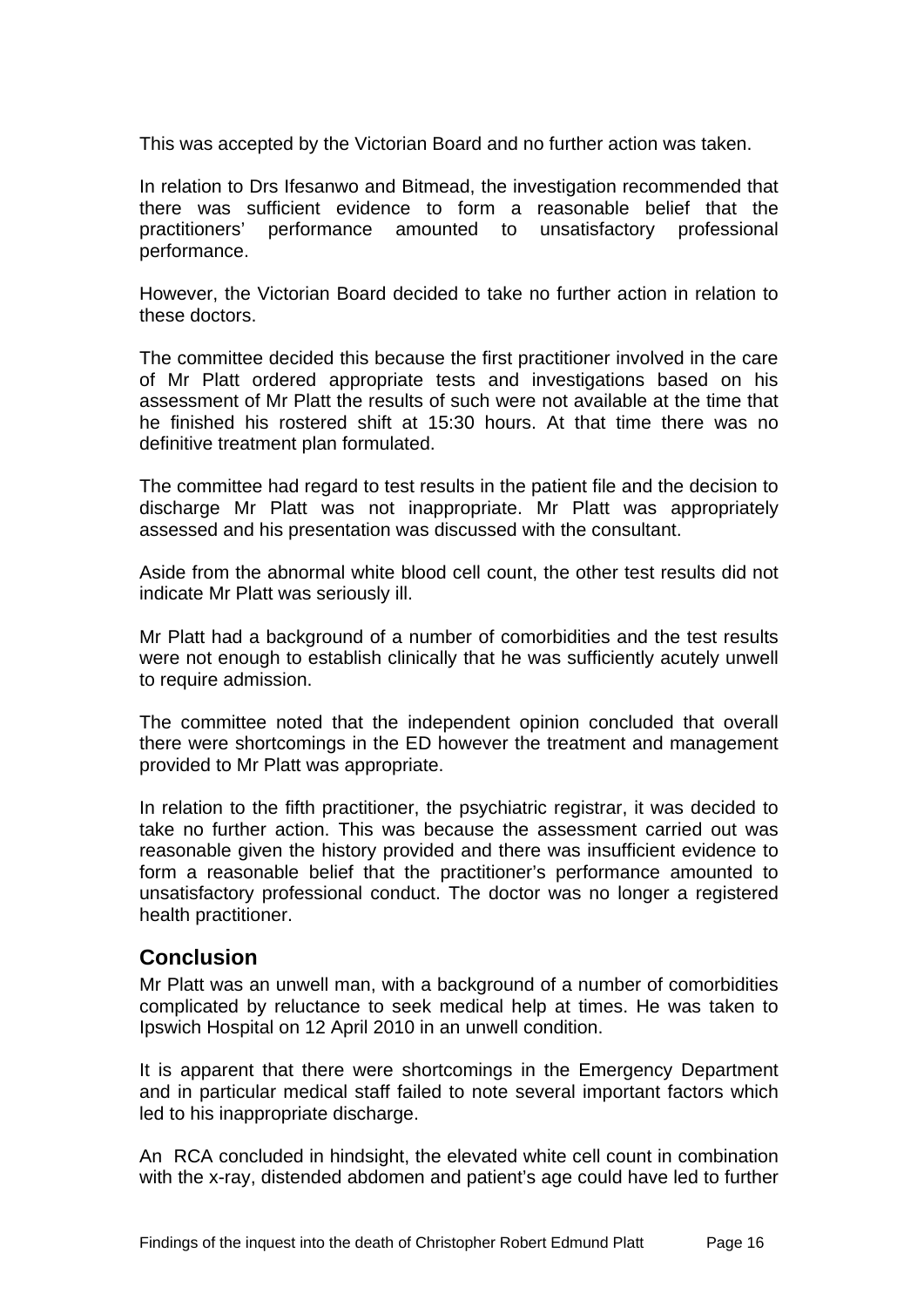investigation of a potential evolving abdominal condition and/or sepsis. This may have led to surgical referral and admission.

The RCA Team believed that today; this patient would be identified early and assessed in the early stages of presentation.

The RCA team had concerns regarding the clinical handover process and documentation during the initial presentation. This was addressed through recommendations.

The clinical issues identified by the HQCC have been investigated by AHPRA. Notwithstanding adverse findings in relation to the care provided and with recommendations that two medical practitioners' performance should be considered unsatisfactory professional performance, a decision was made that no further action was warranted.

A finding as to how, and in what circumstances Mr Platt died can be made.

Recommendations have been considered in the course of an RCA to help prevent deaths from similar causes occurring in the future.

Any referral of medical practitioners to a disciplinary body has already occurred as a result of the referral by the HQCC and that has been enquired into and a decision has been made as to what steps should be taken.

In those circumstances the holding of an inquest will not advance any of those matters further.

However, this case is one where I consider it is appropriate to publish the findings although no inquest has been held, pursuant to section 46A of the Coroners Act, on the basis that it is in the public interest. Mr Platt's family have consented to this course of action.

## <span id="page-17-0"></span>**Findings required by s. 45**

<span id="page-17-1"></span>**Identity of the deceased** – Christopher Robert Edmund Platt

<span id="page-17-2"></span>**How he died** – Christopher Robert Edward Platt was aged 69. On 12 April 2010 he was taken by ambulance to Ipswich Hospital Emergency Department suffering a distended abdomen, incontinence and dehydration. He was diagnosed with depression and discharged. He continued to be unwell and was brought back to the hospital two days later but died the next day. Investigations should have been made, which would have detected early small bowel obstruction suggesting ischaemic gut or diverticulitis and this should have led to immediate surgical referral and probably a CT abdomen and admission. This